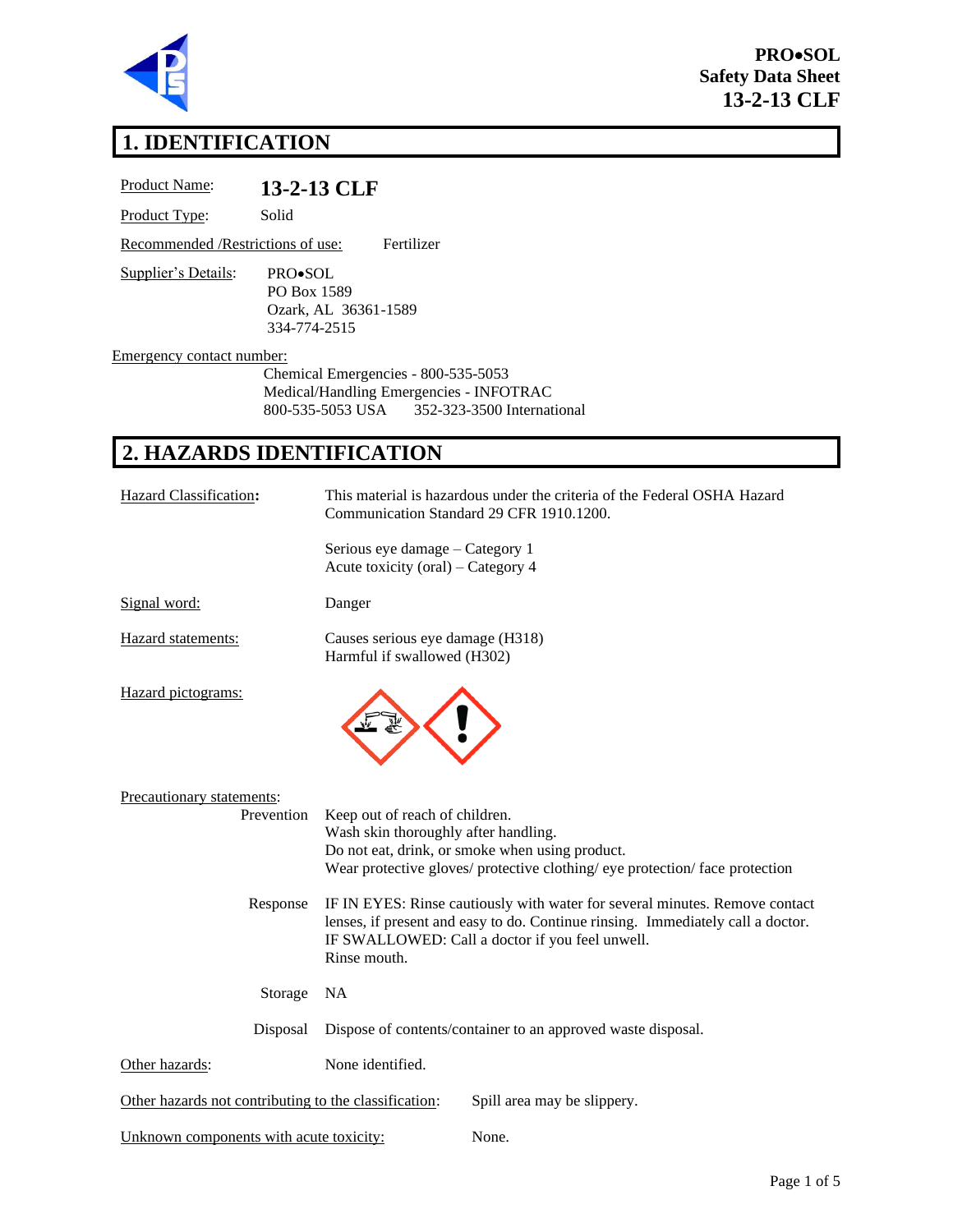

# **3. COMPOSITION/INFORMATION ON INGREDIENTS**

This product is a mixture

| Chemical name/component | CAS#       | Concentration  |
|-------------------------|------------|----------------|
| Magnesium Nitrate       | 13446-18-9 | $>25 - 40\%$   |
| Calcium Nitrate         | 15245-12-2 | $>$ 25 - < 40% |
| Potassium Nitrate       | 7757-79-1  | $>$ 20 - < 35% |
| Monoammonium Phosphate  | 7722-76-1  | $>1 - 10\%$    |
| <b>Ammonium Nitrate</b> | 6484-52-2  | $>1-10\%$      |
| Fe EDTA                 | 15708-41-5 | $< 1\%$        |
| Mn EDTA                 | 15375-84-5 | $< 1\%$        |
| Cu EDTA                 | 14025-15-1 | $< 1\%$        |
| Zn EDTA                 | 14025-21-9 | $< 1\%$        |
| Sodium Borate           | 12280-03-4 | $< 0.1\%$      |
| Sodium Molybdate        | 10102-40-6 | $< 0.1\%$      |

### **4. FIRST-AID MEASURES**

Description of first aid measures:

Eye Contact --If in eyes: Flush with water for 15 minutes. Call a doctor for treatment if irritation persists. Skin Contact - If on skin: Wash thoroughly with soap and water. Launder clothing before reuse. Inhalation -- If inhaled: Remove affected person from source of exposure. Call 911 if breathing is difficult. Ingestion -- If ingested: Do not induce vomiting. Get medical attention. Have the product label with you when calling a doctor or going for treatment.

Indication of any immediate medical attention and special treatment needed: No additional information available.

# **5. FIRE-FIGHTING MEASURES**

#### Extinguishing media:

| <b>Eathlethannel</b> mount       |                                                                               |
|----------------------------------|-------------------------------------------------------------------------------|
| Suitable extinguishing media:    | Water fog, foam or spray, dry chemical, carbon dioxide, sand                  |
| Unsuitable extinguishing media:  | None                                                                          |
| Special hazards arising from the | Material is not combustible. Product packaging is not self-ignitable, but may |
| substance or mixture:            | support combustion.                                                           |
|                                  |                                                                               |
| Advice for firefighters:         |                                                                               |
| Fire fighting instructions:      | Use extinguishing media appropriate for the surrounding materials.            |
| Protection during                | Wear appropriate protective equipment and self-contained breathing apparatus  |
| firefighting:                    | (SCBA) with a full face-piece operated in positive pressure mode.             |
|                                  |                                                                               |
| Other information:               | Do not allow run-off from fire-fighting to enter drains or water courses.     |

#### **6. ACCIDENTAL RELEASE MEASURES**

Personal precautions, protective equipment, and emergency procedures:

Use protective equipment to prevent contact with skin and eyes or inhalation of dust. Use site specific emergency procedures if product is released. Prevent entry to sewers and public surface waters per site specific containment procedures.

Methods and material for containment and cleaning up:

Use mechanical means. Store material in suitable containers for recycle or disposal. Minimize dust generation.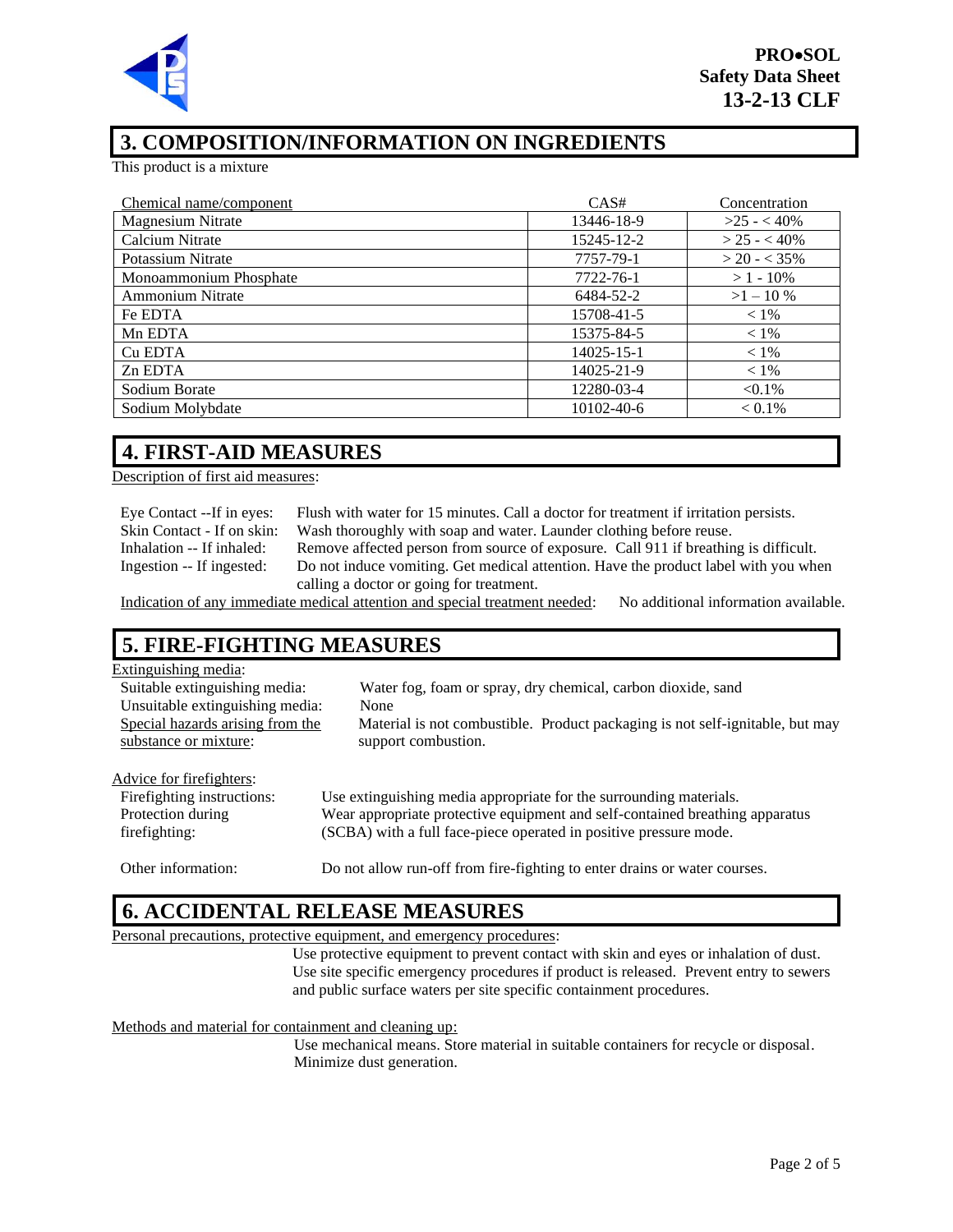

### **7. HANDLING AND STORAGE**

Precaution for safe handling: Avoid contact with skin and eyes. After handling, wash hands thoroughly with soap and water. Avoid generating and breathing dust. Wash before eating and drinking.

Safe Storage conditions: Store in a dry, cool, and well-ventilated area. Protect from weather.<br>Incompatible materials: Strong alkaline or acid compounds. Strong alkaline or acid compounds.

### **8. EXPOSURE CONTROL/PERSONAL PROTECTION**

Exposure limits are listed below, if they exist:

| Component                     | Regulation           | Type of listing | Value/Notation                                           |
|-------------------------------|----------------------|-----------------|----------------------------------------------------------|
| $Dust - inhalable particles$  | <b>ACGIH</b>         | <b>TWA</b>      | $10 \text{ mg/m}^3$                                      |
| $Dust$ – respirable particles | <b>ACGIH</b>         | <b>TWA</b>      | $3 \text{ mg/m}^3$                                       |
| Copper compounds              | OSHA / ACGIH / NIOSH | <b>TWA</b>      | $1 \text{ mg/m}^3 / 1 \text{ mg/m}^3 / 1 \text{ mg/m}^3$ |
| Magnesium compounds (dust)    | <b>ACGIH</b>         | <b>TWA</b>      | $10 \text{ mg/m}^3$                                      |
| Manganese compounds           | <b>ACGIH / NIOSH</b> | <b>TWA</b>      | $0.02$ mg/m <sup>3</sup> / 1 mg/m <sup>3</sup>           |
| Molybdenum, soluble compounds | <b>ACGIH</b>         | <b>TWA</b>      | $0.5 \text{ mg/m}^3$                                     |
| Zinc compounds (dust)         | <b>ACGIH</b>         | <b>TWA</b>      | $10 \text{ mg/m}^3$                                      |

Personal protective measures:

Engineering controls: Use adequate ventilation to prevent exposure.

| Personal protective measures:       |                                                                              |
|-------------------------------------|------------------------------------------------------------------------------|
| Hand protection:                    | Wear suitable protective gloves to prevent direct exposure.                  |
| Eye protection:                     | Safety glasses with side shields or tight fitting goggles.                   |
| Skin and body protection:           | Wear long sleeved clothing or other suitable clothing to prevent skin        |
|                                     | exposure.                                                                    |
| Respiratory protection:             | Where dust is generated and appropriate engineering controls cannot          |
|                                     | maintain acceptable levels, use appropriate respiratory protection equipment |
|                                     | to prevent inhalation of materials.                                          |
| Special requirements for PPE,       | No specialty PPE requirements beyond those previously identified.            |
| protective clothing or respirators: |                                                                              |

| 9. PHYSICAL AND CHEMICAL PROPERTIES |                             |                        |                          |
|-------------------------------------|-----------------------------|------------------------|--------------------------|
| Physical state:                     | Solid                       | Vapor pressure:        | <b>NA</b>                |
| Color:                              | Pale Blue                   | Vapor density:         | <b>NA</b>                |
| Odor:                               | <b>Odorless</b>             | Relative density       | $62$ lbs/ft <sup>3</sup> |
| Odor threshold:                     | NA                          | Solubility:            | 100% Soluble in Water    |
| $pH$ :                              | 4.0-5.0 at 5% concentration | Partition coefficient: | <b>NA</b>                |
| Melting point/freezing              | <b>NA</b>                   | Auto ignition temp:    | <b>NA</b>                |
| point:                              |                             |                        |                          |
| Initial boiling point/range:        | <b>NA</b>                   | Decomposition temp:    | <b>NA</b>                |
| Flashpoint:                         | <b>NA</b>                   | Viscosity:             | <b>NA</b>                |
| Evaporation rate:                   | <b>NA</b>                   |                        |                          |
| Flammability (solid gas):           | <b>NA</b>                   |                        |                          |
| Upper/lower flammability            | <b>NA</b>                   |                        |                          |
| or explosive limits:                |                             |                        |                          |

Other information: No additional information.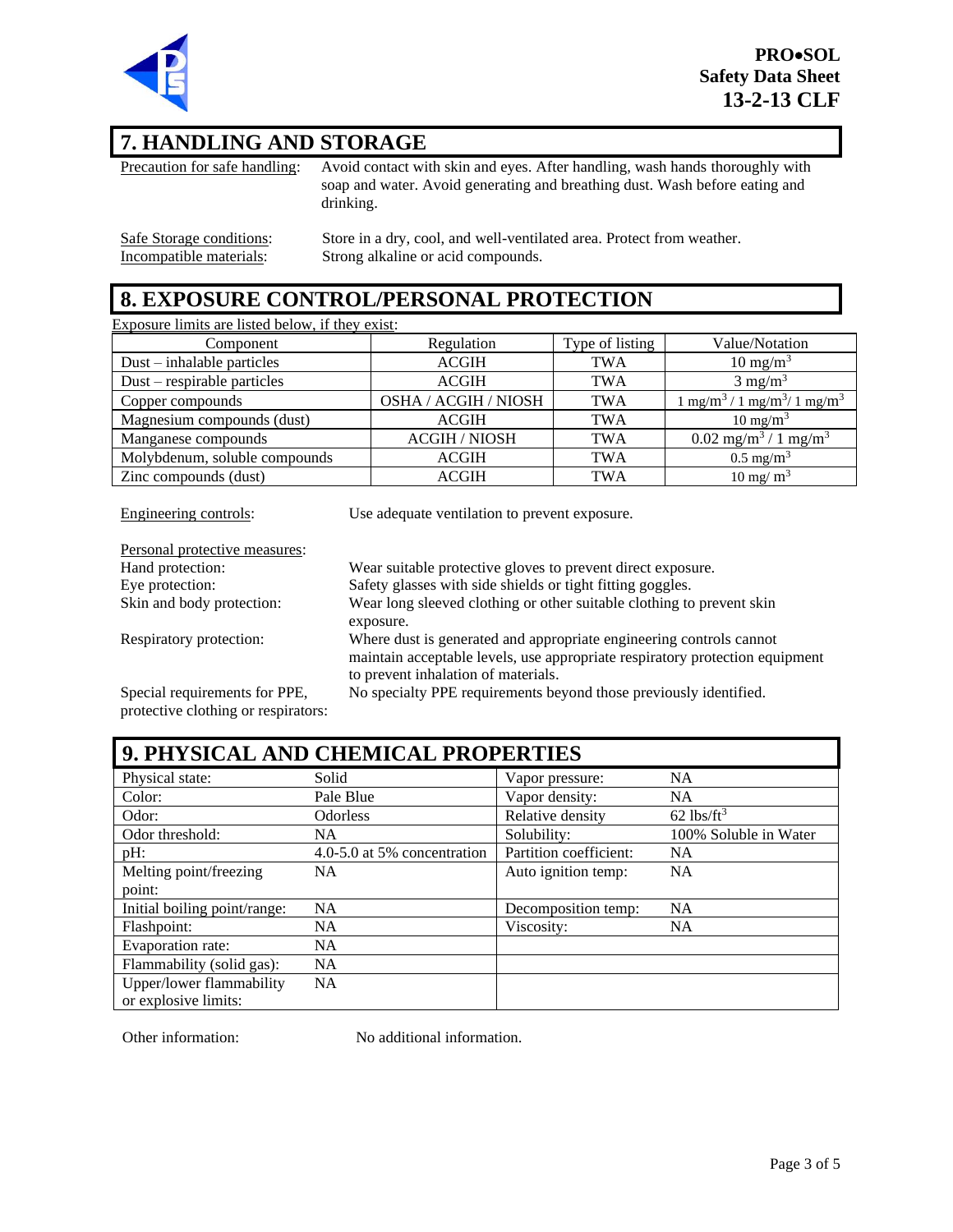

# **10. STABILITY AND REACTIVITY**

Reactivity: This product is stable under normal conditions of use, storage and transport.

Chemical stability: This product is stable at ambient temperatures and atmospheric pressures.

Other:

Hazardous reactions: None determined. Conditions to avoid: Avoid high temperatures. Prevent contact with moisture or incompatible materials. Incompatible materials: Strong alkaline or acid compounds. Hazardous decomposition products: Metal and sulfur fumes when excessive heat is applied.

### **11. TOXICOLOGICAL INFORMATION**

Likely routes of exposure: Inhalation, Ingestion, Skin contact, Eye contact Symptoms/injuries after inhalation: High concentrations of dust may irritate the throat and respiratory system and cause coughing. Symptoms/injuries after Ingestion: Harmful if swallowed. Symptoms/injuries after skin contact: Prolonged contact may cause skin irritation Symptoms/injuries after eye contact: Causes serious eye damage. Acute toxicity: Mixture based on components' toxicity. Reproductive toxicity: No relevant data found. Specific Target Organ Toxicity-S E: No relevant data found. Specific Target Organ Toxicity-R E: No relevant data found. Carcinogenicity: Not classified. NTP (National Toxicology Program): Not classified. IARC (International Agency for Research on Cancer): Not classified. ACGIH (American Conference of Governmental Industrial Hygienists): Not classified.

# **12. ECOLOGICAL INFORMATION**

Toxicity: No testing data available. Persistence and degradability: No data is available on the degradability of this product. Bioaccumulative potential: No data is available. Mobility in soil: No data is available. Other adverse effects: No further relevant information available.

### **13. DISPOSAL CONSIDERATIONS**

Waste treatment methods: Recommend recycling excess product if at all possible. Avoid sewage and landfill disposal. Place contaminated material in suitable, labeled containers for disposal. See section 8 for exposure control information.

## **14. TRANSPORT INFORMATION**

#### **DOT: Not regulated for transport**

This information is not intended to convey all specific regulatory or operational requirements/information relating to this product. Transportation classifications may vary by container volume and may be influenced by regional or country variations in regulations. It is the responsibility of the transporting organization to follow all applicable laws, regulations and rules relating to the transportation of the material.